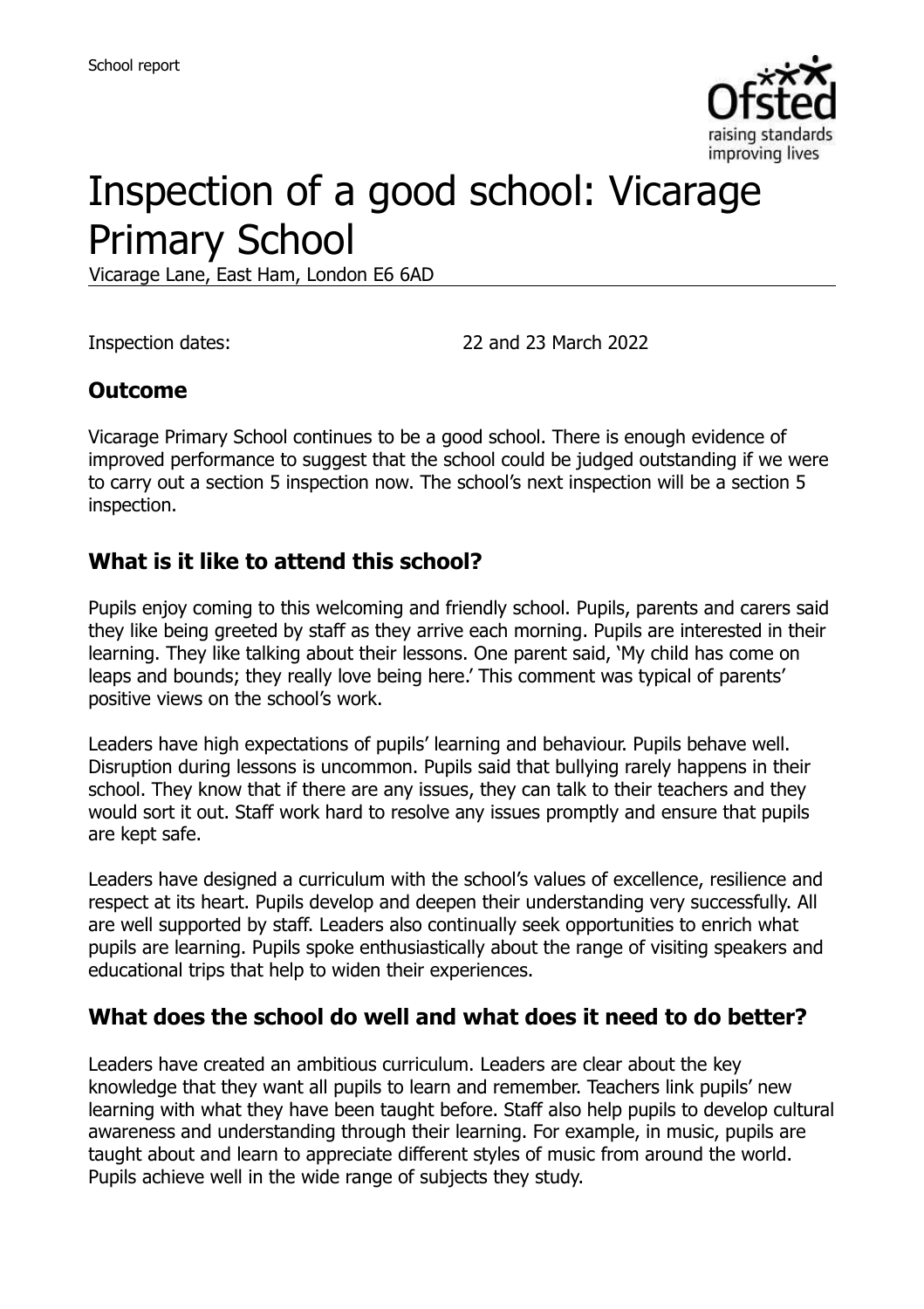

Reading across the school, including phonics, is well planned. Children start learning about the sounds that letters make as soon as they join the school. They become fluent readers quickly. Pupils who struggle with learning to read get effective support to ensure that they do not fall behind. Staff match pupils' reading books closely to the sounds that pupils know. This helps to develop pupils' confidence in reading. Staff are positive role models for pupils and show a love of reading. For example, adults from across the school read to pupils at the end of each school day.

Pupils read widely and show interest and enjoyment in books. The curriculum encourages pupils to think deeply about books and language, including, for instance, why authors choose to use particular words. Pupils like exploring and discussing themes and features in a wide range of writing. For example, Year 5 pupils confidently gave their different opinions about what might motivate a character in the text that they were reading. Increasing pupils' readiness and enthusiasm for composing their own writing is a current curriculum priority. This is an area that leaders wish to develop further.

Pupils with special educational needs and/or disabilities are well supported. Leaders include all pupils in every aspect of the school. They identify individual needs accurately and put strategies in place to ensure these needs are met effectively. Staff break down the learning into manageable steps so that all pupils can follow what is being taught.

Leaders ensure that staff follow a consistent approach to pupils' learning. Teachers go back over what has been taught in previous lessons and check what pupils have remembered. This helps pupils to build on what they already know. In mathematics, for example, pupils in Year 2 applied their previous learning about measurement to solve mathematical problems. They liked explaining how they worked out the correct answers. Pupils persevere and help each other if they find their work difficult.

Teachers use their expertise to support pupils' learning. Knowledge is selected, revisited, and practised so that pupils acquire broad and secure foundations in each subject. In art, for example, pupils are taught about a wide range of artists and artistic traditions. They learn about artists from the past, such as Andre Derain and Henri Matisse. They also learn about and can explain how these artists' influence can be seen in the work of contemporary artists from around the world. Pupils work as artists, using their sketchbooks to practise and develop their skills before creating final works.

Leaders provide pupils with experiences designed to support their wider development. These include opportunities to contribute to their community and help others. For instance, pupils organise events for Remembrance Day and the anti-bullying week assembly. They also take part in raising money for national charities. Pupils are taught about different faiths and backgrounds. They enjoy visiting places of worship such as the local church and a Gurdwara.

Staff said that their workload is manageable. They appreciate that leaders consider their workload and well-being.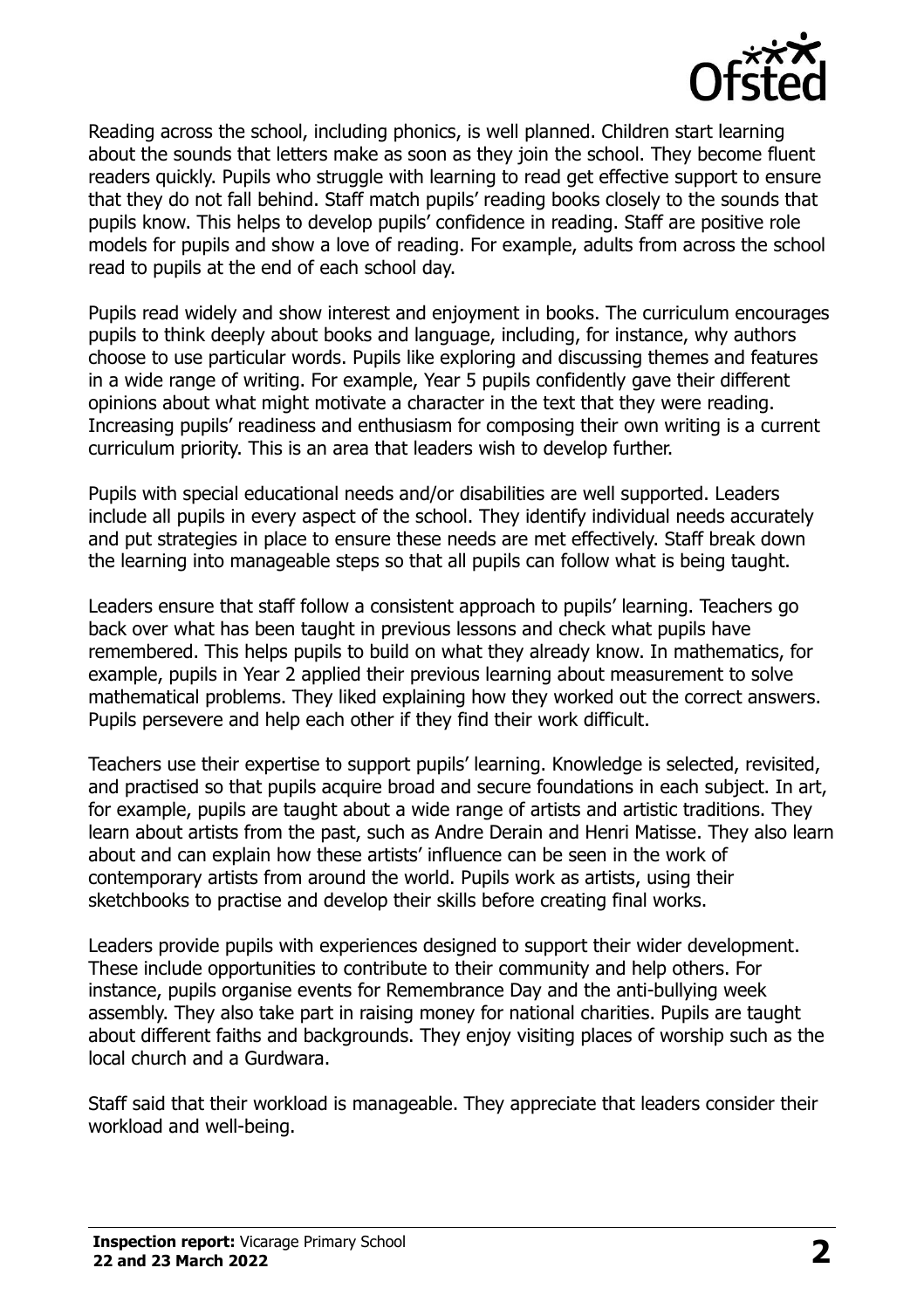

## **Safeguarding**

The arrangements for safeguarding are effective.

Leaders know their safeguarding responsibilities. They make sure that all staff receive regular training. Staff are vigilant and are quick to report concerns. Leaders take prompt action to follow these up effectively.

Leaders use lessons and assemblies to help pupils understand how to keep themselves safe. They teach pupils how to manage some of the risks they may encounter. Pupils talked about how to use the internet safely. They know to speak to an adult if they have any worries or concerns. Pupils also know that they can use the school's online system to report anything that is troubling them.

## **Background**

When we have judged a school to be good, we will then normally go into the school about once every four years to confirm that the school remains good. This is called a section 8 inspection of a good or outstanding school, because it is carried out under section 8 of the Education Act 2005. We do not give graded judgements on a section 8 inspection. However, if we find evidence that a school would now receive a higher or lower grade, then the next inspection will be a section 5 inspection. Usually this is within one to two years of the date of the section 8 inspection. If we have serious concerns about safeguarding, behaviour or the quality of education, we will deem the section 8 inspection as a section 5 inspection immediately.

This is the first section 8 inspection since we judged the predecessor school, Vicarage Primary School, to be good in November 2014.

#### **How can I feed back my views?**

You can use [Ofsted Parent View](https://parentview.ofsted.gov.uk/) to give Ofsted your opinion on your child's school, or to find out what other parents and carers think. We use information from Ofsted Parent View when deciding which schools to inspect, when to inspect them and as part of their inspection.

The Department for Education has further [guidance](http://www.gov.uk/complain-about-school) on how to complain about a school.

If you are the school and you are not happy with the inspection or the report, you can [complain to Ofsted.](https://www.gov.uk/complain-ofsted-report)

## **Further information**

You can search for [published performance information](http://www.compare-school-performance.service.gov.uk/) about the school.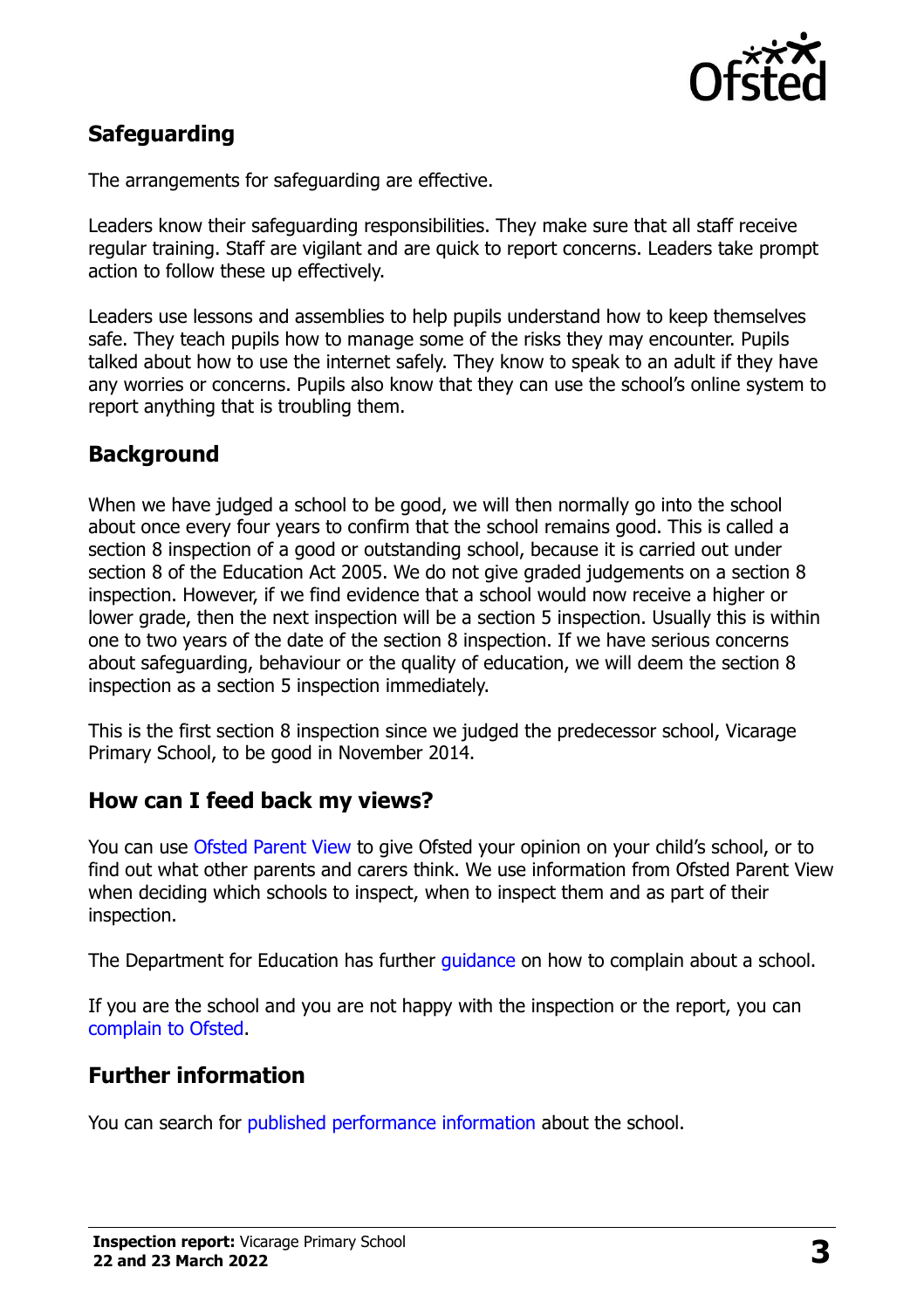

In the report, '[disadvantaged pupils](http://www.gov.uk/guidance/pupil-premium-information-for-schools-and-alternative-provision-settings)' refers to those pupils who attract government pupil premium funding: pupils claiming free school meals at any point in the last six years and pupils in care or who left care through adoption or another formal route.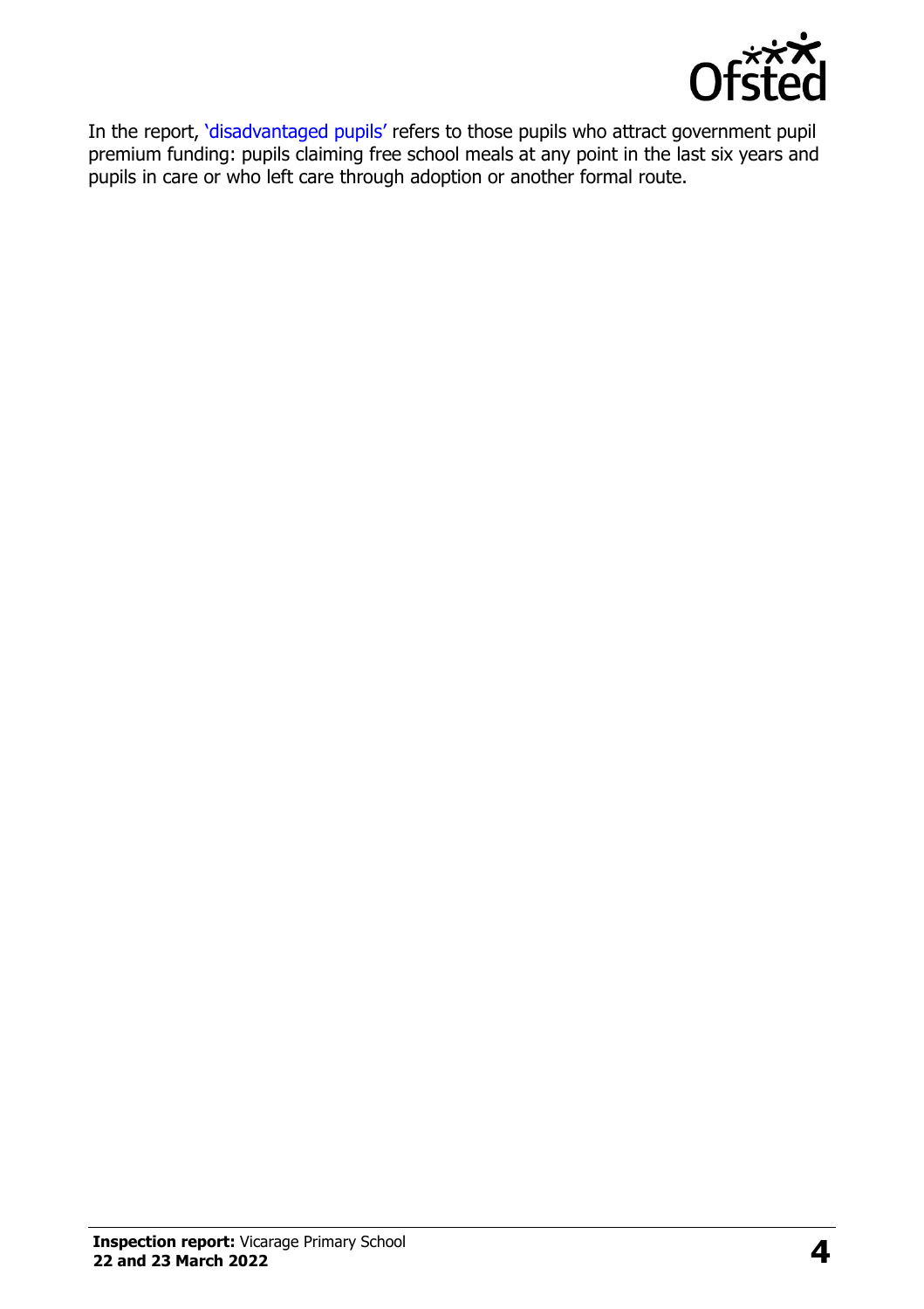

## **School details**

| Unique reference number             | 145366                     |
|-------------------------------------|----------------------------|
| <b>Local authority</b>              | Newham                     |
| <b>Inspection number</b>            | 10213873                   |
| <b>Type of school</b>               | Primary                    |
| <b>School category</b>              | Academy converter          |
| Age range of pupils                 | 3 to 11                    |
| <b>Gender of pupils</b>             | Mixed                      |
| Number of pupils on the school roll | 884                        |
| <b>Appropriate authority</b>        | Board of trustees          |
| <b>Chair of trust</b>               | Quintin Peppiatt           |
| <b>Headteacher</b>                  | Shabana Khan               |
| Website                             | www.vicarage.newham.sch.uk |
| Date of previous inspection         | Not previously inspected   |

## **Information about this school**

- Vicarage Primary School converted to become an academy school in March 2018. When its predecessor school, Vicarage Primary School, was last inspected by Ofsted, it was judged to be good overall.
- The school is part of the New Vision Trust.
- The headteacher has been in post since 2016. A new deputy headteacher was appointed in 2020. The structure of the leadership team changed in 2017, with the addition of four new assistant headteachers.
- The school uses one registered alternative provider.

## **Information about this inspection**

- This was the first routine inspection the school received since the COVID-19 pandemic began. Inspectors discussed the impact of the pandemic with leaders and have taken that into account in their evaluation of the school.
- The inspectors met with the chief executive officer of the academy trust, leaders and members of staff. The inspectors also met with other members of the academy trust and members of the local governing body.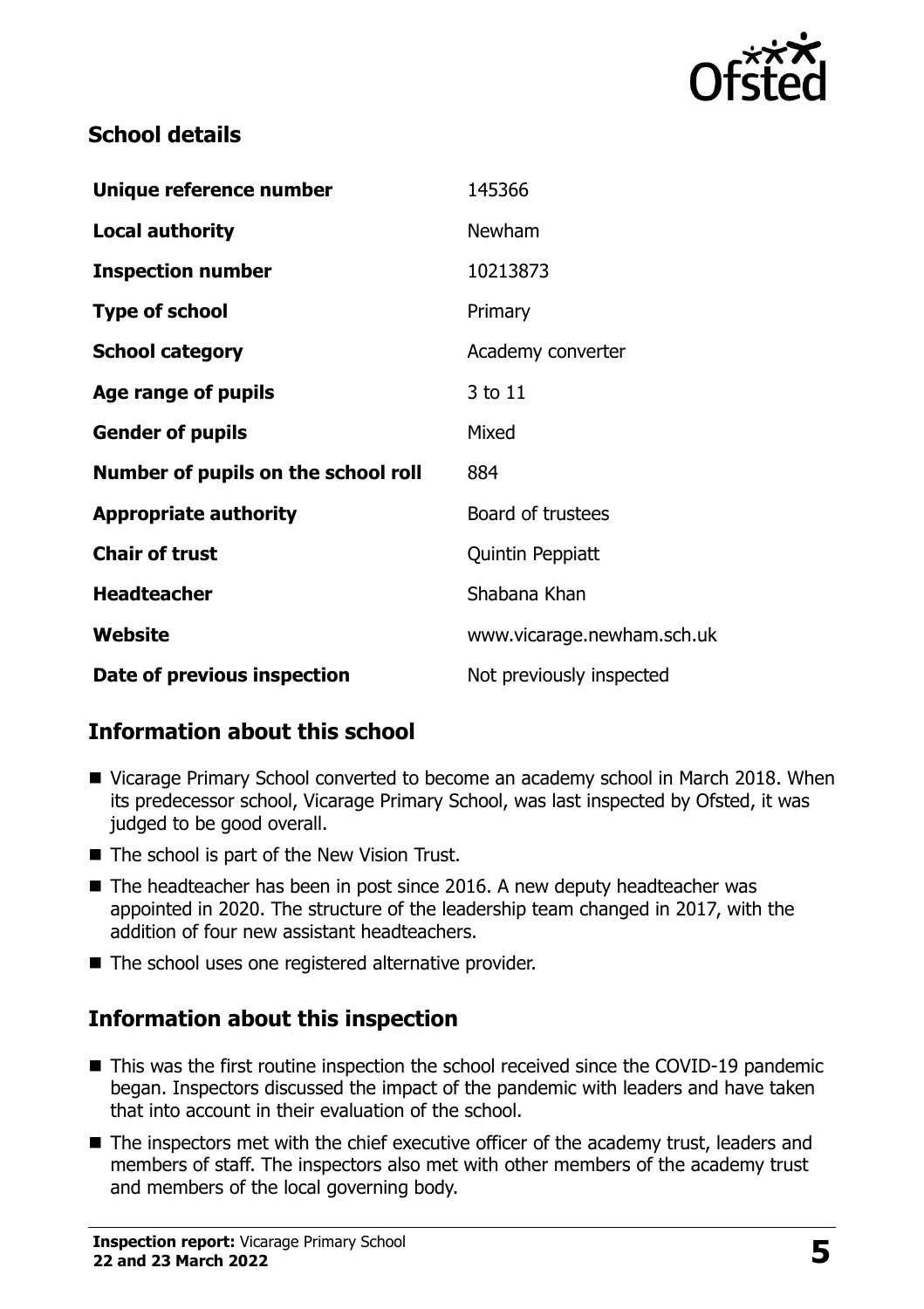

- The inspectors carried out deep dives in these subjects: reading, mathematics, art and history. For each deep dive, inspectors held discussions with subject leaders, considered curriculum plans, visited a sample of lessons, spoke with staff and pupils and looked at pupils' work. An inspector also listened to some pupils read with an adult. Other subjects were also considered during this inspection.
- The inspectors spoke with parents and considered the responses to Ofsted Parent View, including the free-text responses from parents and parents' correspondence with the inspectors. The inspectors also considered the views of staff and pupils through the Ofsted online surveys.
- The inspectors observed behaviour in lessons and at lunchtime. They spoke to a range of staff about their views of behaviour, their workload and well-being. The inspectors also spoke with pupils to consider their views.
- The inspectors spoke with pupils and staff about the school's work to keep pupils safe. The inspectors also considered safeguarding records, documentation and the single central record of staff's suitability checks.

#### **Inspection team**

Adam Vincent, lead inspector Her Majesty's Inspector

Robin Bosher **National Strutter Contract Contract Contract Contract Contract Contract Contract Contract Contract Contract Contract Contract Contract Contract Contract Contract Contract Contract Contract Contract Contract C**